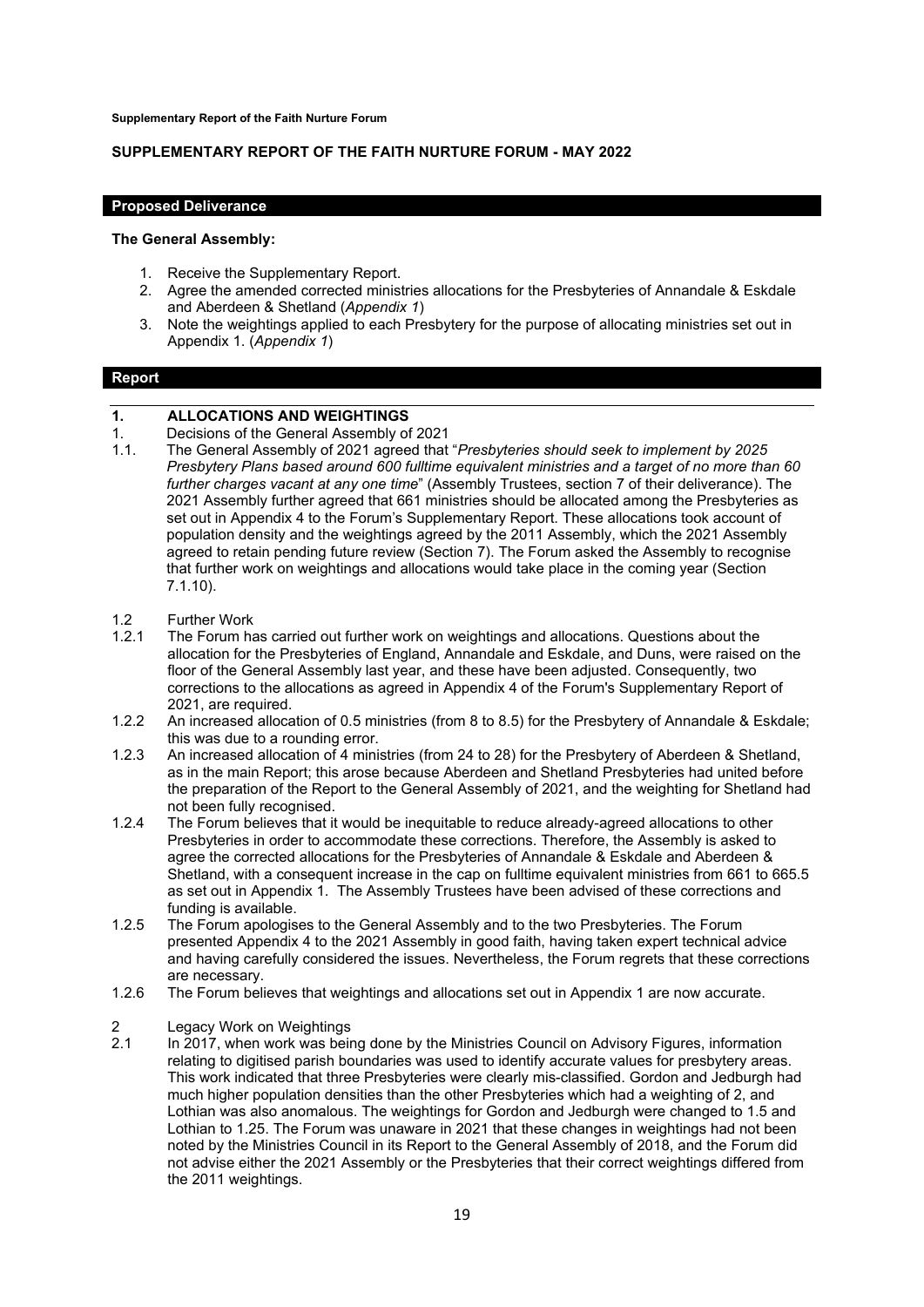- 2.2 Although the allocations are correct, the Forum apologises to the Assembly and to the three Presbyteries. The Assembly is asked to the note the weightings used to allocate ministries in the table attached as Appendix 1.
- 3 The weightings for the new Presbyteries are a population-weighted average of the constituent Presbyteries. As mentioned in our report, the Forum will undertake additional work on the allocation of ministries reflecting the new shape of Presbyteries and the findings of the 2022 Scottish Census (8.1.12). It is anticipated that statistics from the Census relating to religious affiliation will become available in the second half of 2023, allowing for more accurate analysis which will be a significant part of reporting into the General Assembly of 2024.

*In the name of the Faith Nurture Forum*

ROSEMARY FREW*, Convener* KAREN CAMPBELL*, Vice Convener* SCOTT SHACKLETON*, Secretary*